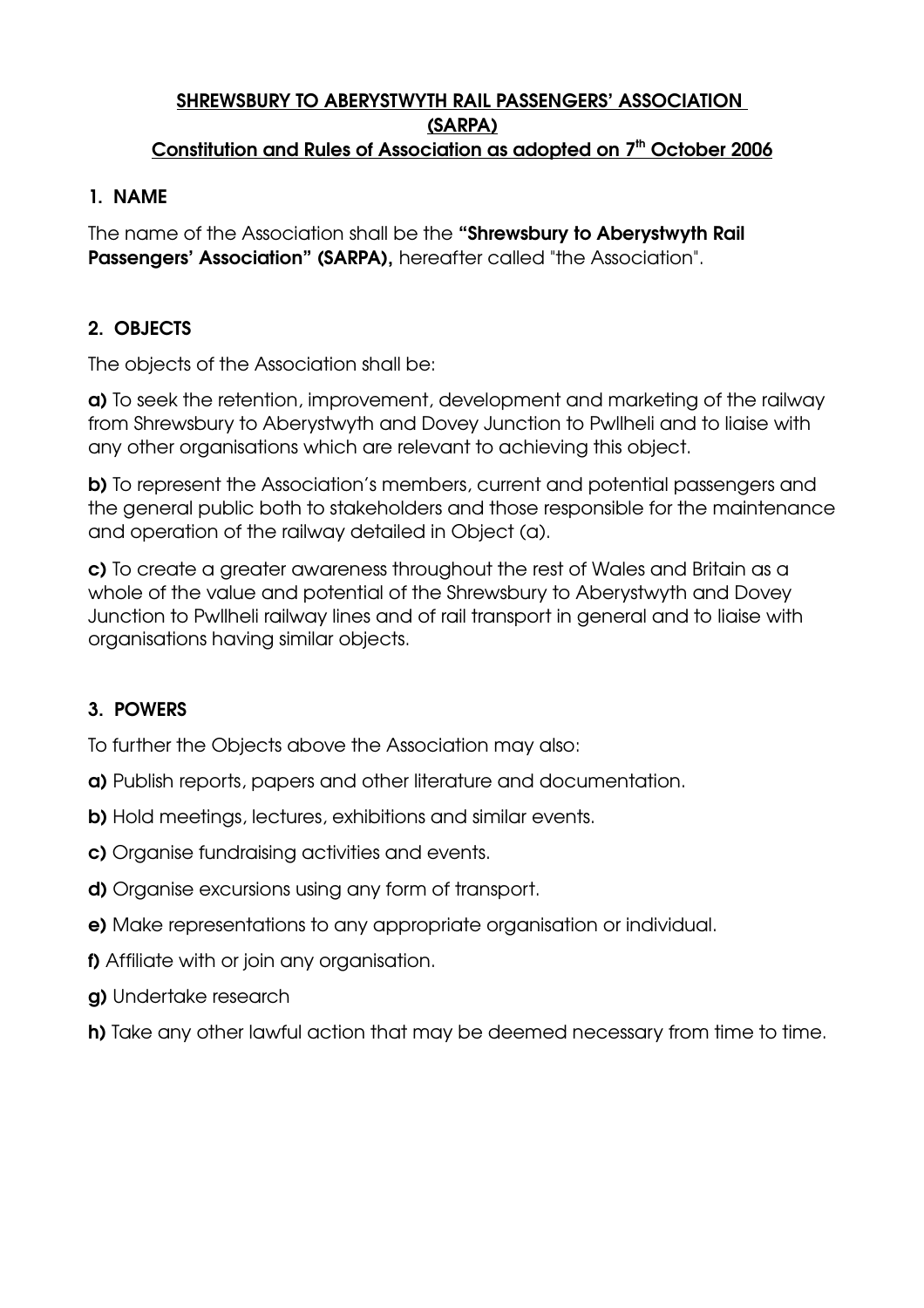### 4. MEMBERSHIP

a) The Association shall consist of Individual, Organisational and Honorary Members.

b) All persons and organisations that are interested in the furtherance of the objects of the Association shall be eligible for membership on the completion of an application form which will include an agreement to abide by the Constitution and Rules of the Association.

c) Acceptance of any application for membership shall be at the discretion of the Committee of the Association.

d) A copy of the Constitution and Rules of the Association shall be given to every Member.

e) The annual subscription payable becomes due immediately on joining and thereafter on January 1st each year and only members (both individual and organisations) in good standing shall be entitled to serve on the Committee and vote at meetings.

f) Members will be reminded by letter when their subscription becomes due. If six months after this reminder and following one verbal or written reminder, payment has not been received, membership shall have deemed to have lapsed.

g) Organisational members shall nominate a member of their organisation to act as their representative at the Association's meetings.

h) No Member shall use the name of the Association or represent themselves as a official spokesperson without the authority of an Officer of the Association nor shall the name of the Association be used by any Member for any purpose of individual trade or profit.

i) Membership is not transferable to anyone else except in the case of a Member representing an organisation.

# 5. HONORARY MEMBERS

a) The Committee shall have power to confer the status of Honorary Life Member upon any individual who in Committee's opinion have made outstanding contributions to the work of the Association or to the realisation of its objects.

b) Honorary Life Members shall be excused the payment of the subscription but in every other way shall enjoy the Rights of ordinary individual Members of the Association including the right to be elected or coopted to the Committee including being an officer.

c) Honorary Life Members shall be subject to the Constitution and Rules of the Association and shall be required to sign or have signed a formal agreement to this effect.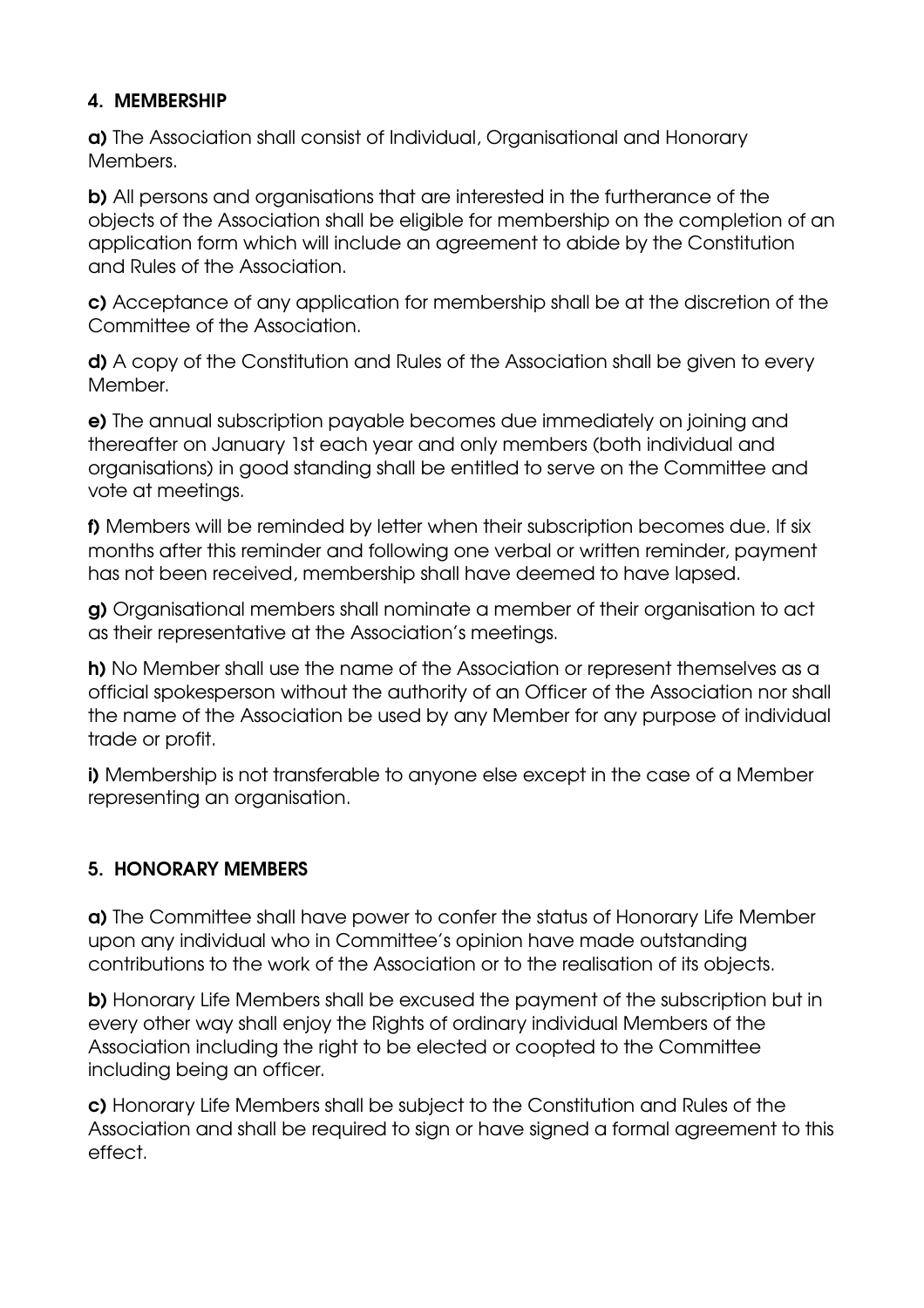#### 6. MANAGEMENT

a) The management of the Association shall be conducted by a Committee consisting of the Officers (Chairman, Secretary, Treasurer and Newsletter Editor) and at least three other Ordinary Members all of whom are Members or Honorary Members of the Association. One of these Ordinary Members shall be a representative of the Shrewsbury Rail Users' Federation.

b) Each Officer and Ordinary Member shall be elected at the Annual General Meeting of the Association for a term of three years and shall be eligible for reelection after this on a yearly basis.

c) No member shall be appointed either an Officer or an Ordinary Member if they would be disqualified from acting as a Trustee under the Charity Act (2006) or as a Director under the Companies Act (2006).

d) The Committee shall meet at least three times every year.

e) The Committee shall have the power to appoint SubCommittees, the Members of which may be either Members of the Committee or other Members of the Association or non members of the Association provided that there is a majority of members of the Association and that the Chairman of all such SubCommittees is a member of the Committee.

f) The Committee shall have the power to coopt Members and nonmembers to carry out specified duties on behalf of the Association. Coopted Members may attend but do not have the right to vote at Committee meetings.

g) The Committee shall have powers to coopt Members to the Committee until the next Annual General Meeting to replace any members who resign during the year.

h) If a Committee Member fails to attend three consecutive Committee meetings without giving valid reasons they shall be deemed to have resigned from the Committee.

i) A Committee Member must absent themselves from any discussions of the Committee in which it is possible that a conflict will arise between their duty to act solely in the interests of the Association and any personal interest (including but not limited to any personal financial interest) and take no part in the discussions or the voting on the matter. Committee Member is here defined to include any person related to the Member or company or organisation connected to the Member.

j) Each voting Member of the Committee shall have one vote, but the Chairman shall have a casting vote in the event of a tie.

k) Any Member wishing to stand for election to the Committee, as either an Officer or an Ordinary Member must give at least seven days notice in advance of the Annual General Meeting, in writing to the Secretary. Any nomination for election to the Committee must be seconded by another Member of the Association.

l) The annual subscription shall be determined by the Committee and announced at the Annual General Meeting.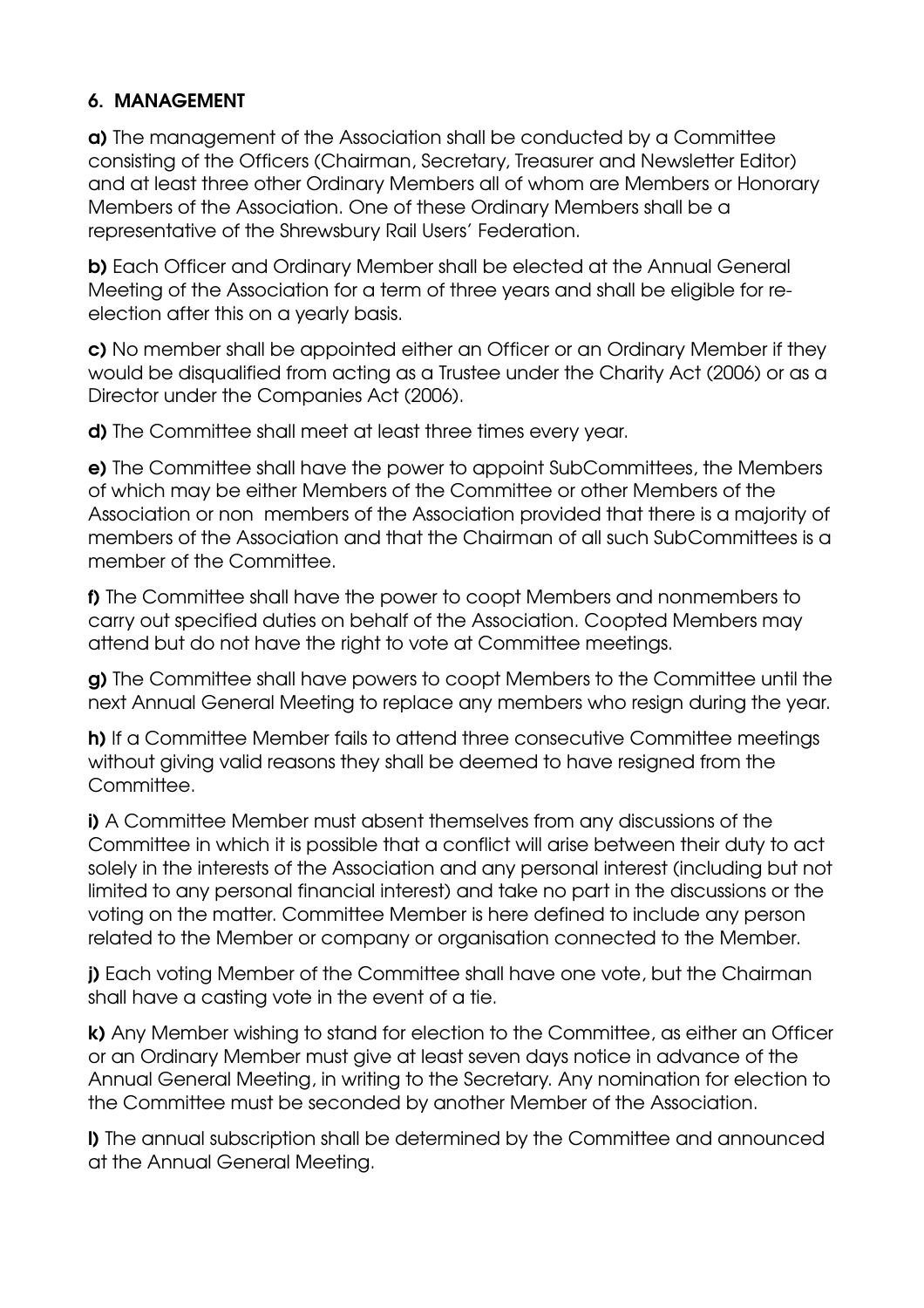## 7. QUORUM

a) The quorum at the Annual General Meeting and a Special General Meeting shall be ten members of the Association present and voting.

b) The quorum at a Committee meeting shall be at least one of the officers named in  $6(a)$  together with two other Committee members.

c) If a properly convened meeting does not have quorum, business may be transacted but must be ratified at the next quorate meeting.

## 8. THE ASSOCIATION FUNDS

a) All monies raised by the Association shall be used for the furtherance of the aims of the Association.

b) The funds of the Association shall be kept in such bank account(s) as the Committee shall direct, and/or be invested in such manner as it sees fit.

c) In no circumstances shall any of the assets of the Society at any time be given or paid to any member except by way of reimbursement of expenses, or as proper remuneration for services rendered to the Association.

## 9. ANNUAL GENERAL MEETING

a) An Annual General Meeting of the Association shall be held each year and not more than fifteen months may elapse between successive Annual General Meetings.

b) The Annual General Meeting shall be held in either September or October at such time and place as the Committee shall decide.

c) Notice of the Annual General Meeting shall be sent to all Members of the Association not less than twentyone days before the date of such a meeting, together with the Committee's report and the accounts for the preceding financial year.

d) Any Member wishing to propose a motion for discussion at the Annual General Meeting must give at least seven days notice, in writing to the Secretary. Matters that have not been notified in this way may only be discussed at the discretion of the Chairman, under "Any Other Business"

# 10. SPECIAL GENERAL MEETING

a) The Committee may at any time, on not less than fourteen days notice to Members, call a Special General Meeting. It shall be bound to do so within twentyone days of the receipt of letters of request from each of five members, specifying the business for which the Special General Meeting is to be convened.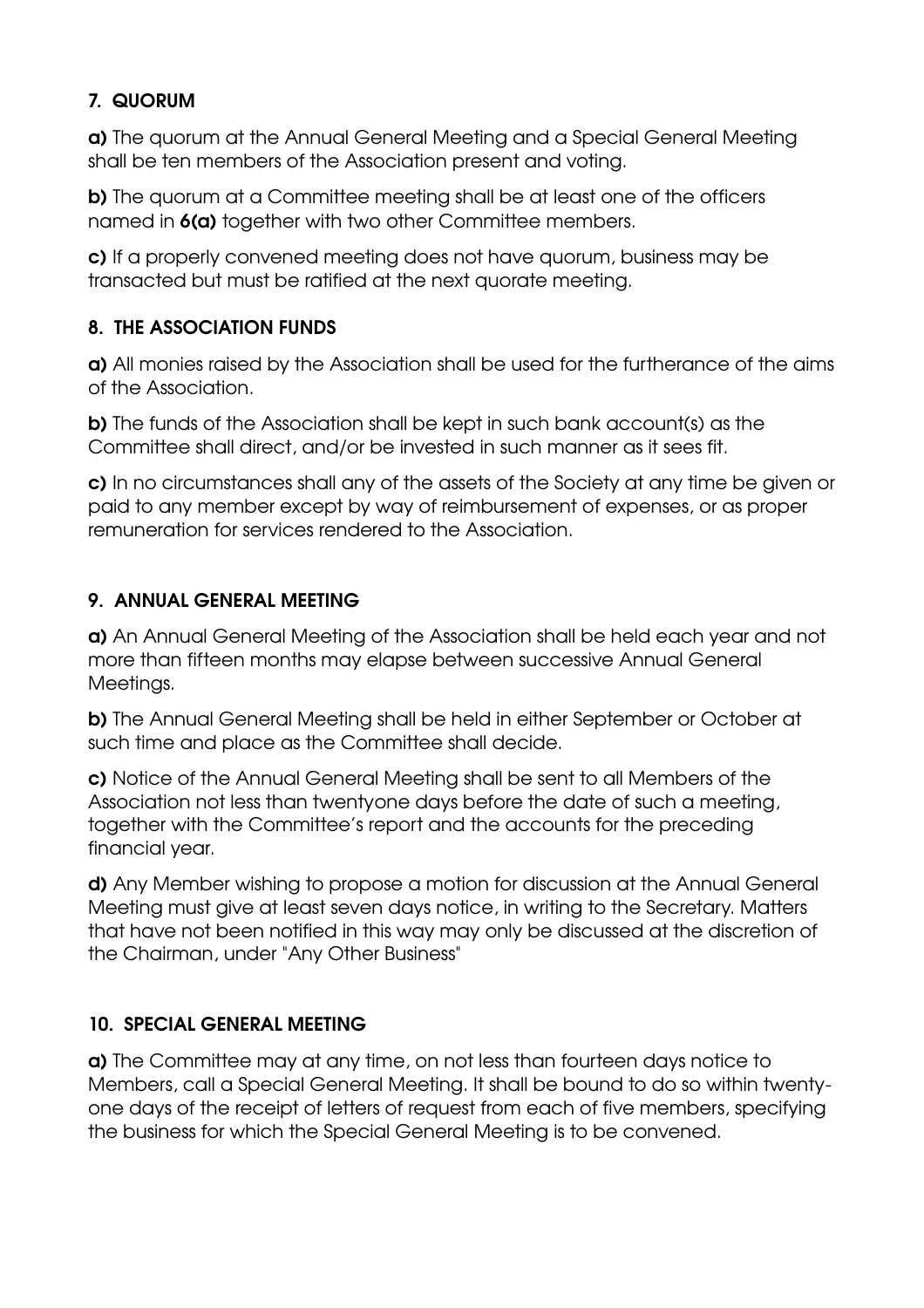b) At a Special General Meeting the resolution of two thirds of the Members present and entitled to vote shall be binding. The Chairman shall have a casting vote in addition to his vote as a Member of the Association or of the Committee.

c) Dissolution of the Association shall be effected only by the resolution of a Special General Meeting at which a simple majority of those present is required. Any such resolution shall provide for the disposal of the Association's assets, which shall be donated to an organisation, or organisations, having similar aims to the Association, in such manner as may be decided.

d) A Special General Meeting is needed to alter or repeal or add to the Constitution and Rules. A majority of two thirds of the Members present and entitled to vote shall carry the motion or motions. Details of the proposed alteration(s) shall be sent to all Members at least fourteen days before the date of the Meeting

# 11. OFFICERS

a) The Officers of the Association shall consist of a Chairman, Secretary, Treasurer and Newsletter Editor.

b) For any reason which shall appear sufficient to twothirds of the members of the Committee present, the Committee shall have power to suspend an Officer or an Ordinary Member of the Committee in the exercise of their office or position and to remove the Officer or Ordinary Member and declare the post vacant.

c) In the event of any vacancy occurring among the Officers or Ordinary Members of the Committee, the Committee may appoint a Member to fill the vacancy until the next Annual General Meeting.

### 12. CHAIRMAN

a) The duty of the Chairman shall be to preside at meetings of the Association and of the Committee.

b) In the event of an equality of votes at meetings of the Association or of a Sub Committee the Chairman shall have a double, or casting vote.

c) If the Chairman of the Committee or of the SubCommittee is unwilling to preside or is not present within ten minutes after the time appointed for the meeting, the Committee Members present may appoint one of their number to chair that meeting.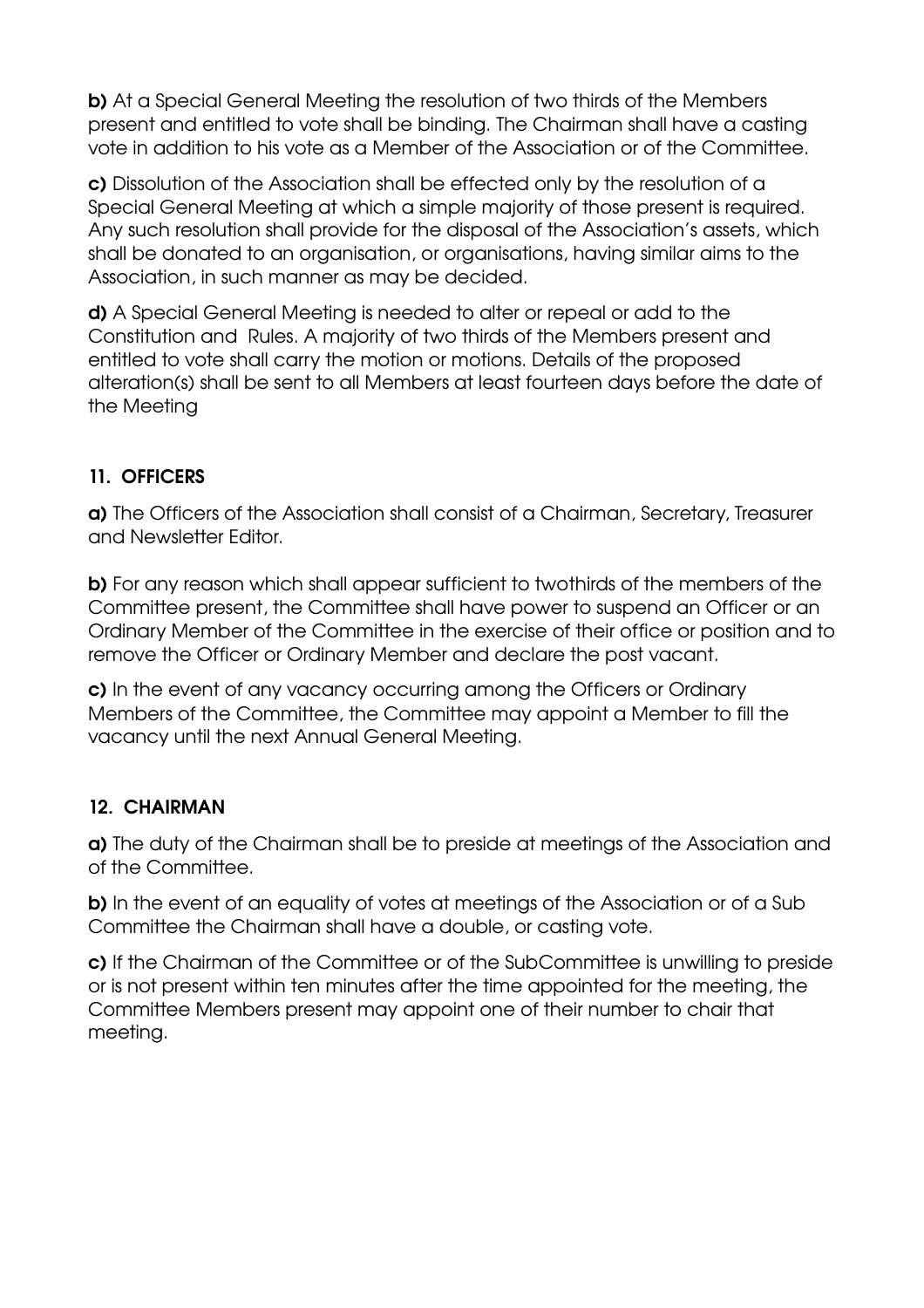### 13. SECRETARY

a) The Secretary shall be responsible for the organisation of Committee Meetings, the Annual General Meeting and Special General Meetings of the Association.

b) The Secretary shall be responsible for keeping minutes recording the business transacted at Council Meetings, the Annual General Meeting and at Special General Meetings of the Society, and such minutes shall be signed, after adoption, by the Chairman of the appropriate meeting next following.

c) The Secretary shall be responsible for the proper conduct of all correspondence that is not specially assigned to other Officers or Ordinary Members of the Committee.

## 14. TREASURER

a) The Treasurer shall be responsible to the Committee for all matters relating to the financial affairs of the Society.

b) All cheques drawn on the Association's Bank in payment of the Association's obligations shall be signed by the Treasurer and by one other officer appointed by the Committee; in the absence of the Treasurer another Member shall be appointed by the Committee to sign on the Treasurer's behalf.

c) At a convenient date toward the time of the Annual General Meeting the Treasurer shall prepare a statement of the Society's financial affairs for submission to the Association's auditor to whom the Treasurer shall furnish all facilities necessary for the auditing of the accounts.

d) The Treasurer shall each year sign the accounts and submit them, when audited, to the Committee, and to the Annual General Meeting, to which the Treasurer shall at the same time submit a report for the year in question.

e) The Committee shall nominate each year a competent person to audit the Treasurer's accounts and shall have authority to pay the auditor.

# 15. THE NEWSLETTER EDITOR

a) The Newsletter Editor shall be responsible for the compilation and production of the Association's Newsletter.

b) The Newsletter will be published quarterly and sent to all members in good standing.

c) The Newsletter Editor shall produce the Newsletter to a budget agreed by the Committee.